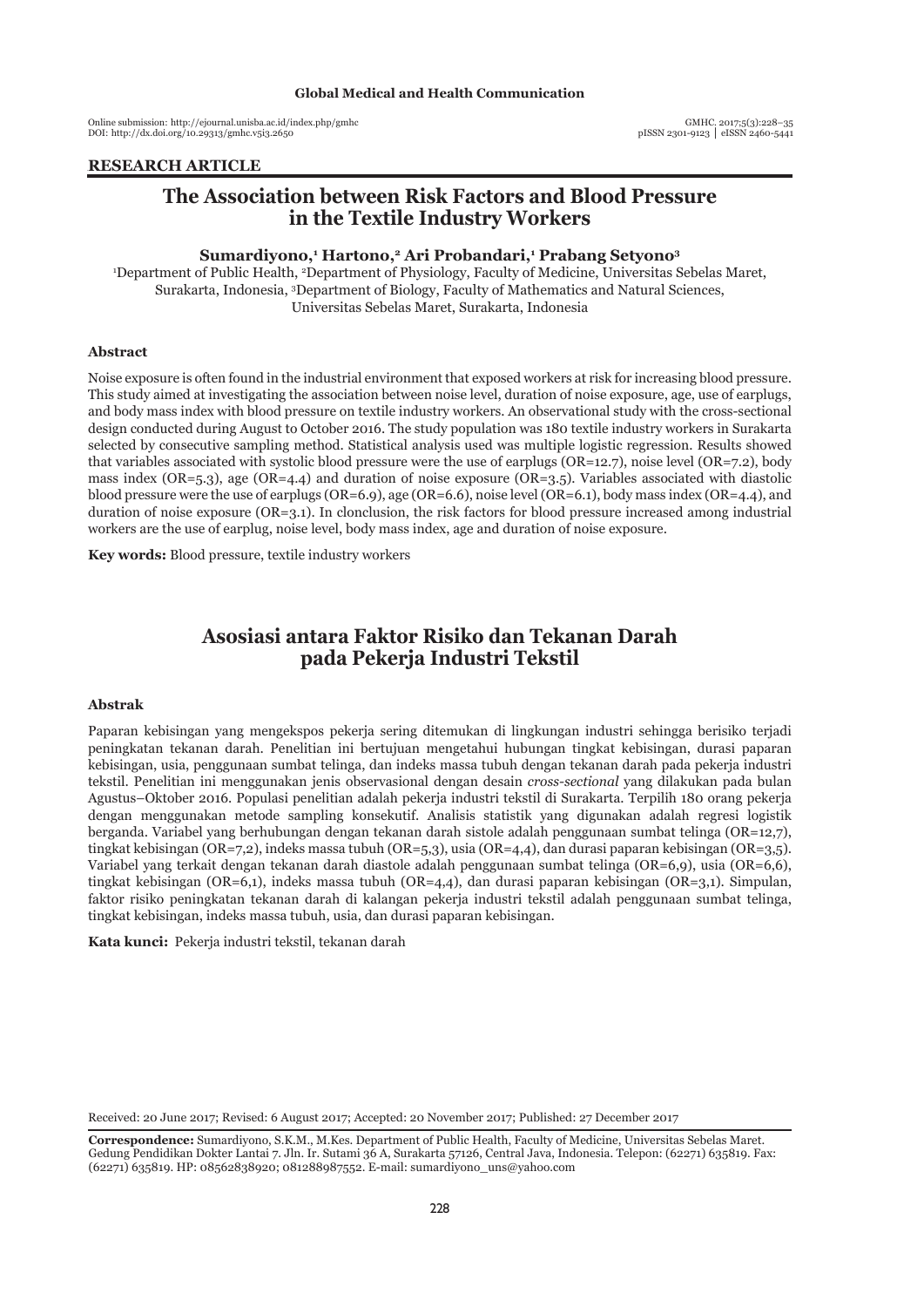# **Introduction**

Noise is a physically dangerous risk commonly encountered in the workplace of the textile industry. The effects of noise exposure on health are auditory and non-auditory disorders.<sup>1</sup> The impact on auditory is the noise-induced hearing loss (NIHL) which is the primary concern of workers' health in various countries. While the effects on non-auditory is a change in the endocrine system that causes an increase in blood pressure and heart rate.<sup>2</sup> An uncontrolled high blood pressure, or hypertension causes damage to arteries and it also a risk factor for stroke, heart attack, and other cardiovascular problems.<sup>3</sup> Hypertension is the leading risk factor for death and disability globally, where more than twothirds of people with hypertension live.4 In 2010, an estimated 9.4 million deaths were due to hypertension.5

Previous research in several countries have shown the noise level of the weaving machines of 88 dB(A) in Sudan,  $95$  dB(A) in Srilanka<sup>7</sup> and 95.3  $dB(A)$  in Pakistan.<sup>8</sup> In Iran, the noise level of the spinning machine was 97–90 dB(A) and the weaving machine was  $99-100$  dB(A).<sup>9</sup> In Indonesia, we measured the noise level of the weaving machine was 98 dB(A) in Surakarta as the place to do this research.

In addition to noise, several factors that can increase blood pressure in workers in the textile industry are age,<sup>10,11</sup> use of hearing protection devices,<sup>12</sup> bodies mass index,<sup>13</sup> and duration of noise exposure.12 Increasing age can increase blood pressure especially after 40 years old.<sup>11</sup> The use of an undisciplined hearing protective device at work will also increase the risk of increased blood pressure.12 Obesity in workers is also at risk of increasing blood pressure than the ideal body weight, $13$  more extended time off work  $(9.6+7.8)$ years) will be more risky for increased blood pressure because every day the worker is exposed to noise.<sup>14</sup>

The objective of this study was to examine the association of risk factors that influence blood pressure increase (age, use of hearing protection, body mass index, and duration of noise exposure) with systolic blood pressure and diastolic blood pressure in textile industry workers in Surakarta.

# **Methods**

The research was an observational analytic study with a cross-sectional design. The study conducted during August to October 2016. The study population was textile industry workers in Surakarta, Indonesia. Samples were selected consecutively using the cluster random sampling technic (participants consisted of two groups, i.e., groups exceeding the threshold limit value (TLV) and those less than the TLV (the TLV limit is 85 dBA), and groups use earplugs and not use earplugs, determined randomly). The number of samples was 180 people (exposed to noise over TLV=99 people, and below TLV=81 people, and use of earplugs=74 people and not use of earplugs=106 people).

We used a checklist for information on age, used of earplugs, and duration of noise exposure. Sound level meter type Sanfix GM1356 to measure noise level, height meter type SZ-200, and body scale to measure body mass index, sphygmomanometer type GM-0194SM and its accessories to measure blood pressure in this research.

The measurement of noise level set on the nominal. Other checklist used to collect data on age, use of hearing protection devices, body mass index, the duration of noise exposure, systolic blood pressure, and diastolic blood pressure. Statistical analysis used was multiple logistic regression. Relationships between variables were analyzed using SPSS, version 16.0. The level of statistical significance was set at p<0.05.

# **Results**

Participants of this study were textile industry workers in Surakarta, Indonesia. They exposed to noise more than 85 dB(A) in the department of drawing, winding, roving, pallets, spinning, and weaving which the average noise intensity was 91.4  $dB(A)$ . Intensity less than 85 dB(A) found in the office administration department, warehouse administration, blowing, warping, carding, inspecting, finishing, quality control, and packing which the average noise intensity was 79.1 dB(A). The frequency distribution of the results of the complete variable measurement, which includes age, use of hearing protection devices, body mass index, the duration of noise exposure, systolic blood pressure, and diastolic blood pressure are shown in Table 1.

All of the independent variables shown in Table 1 were further tested by multiple logistic regression analysis to determine their associations with systolic blood pressure. The relationship between noise level, age, use of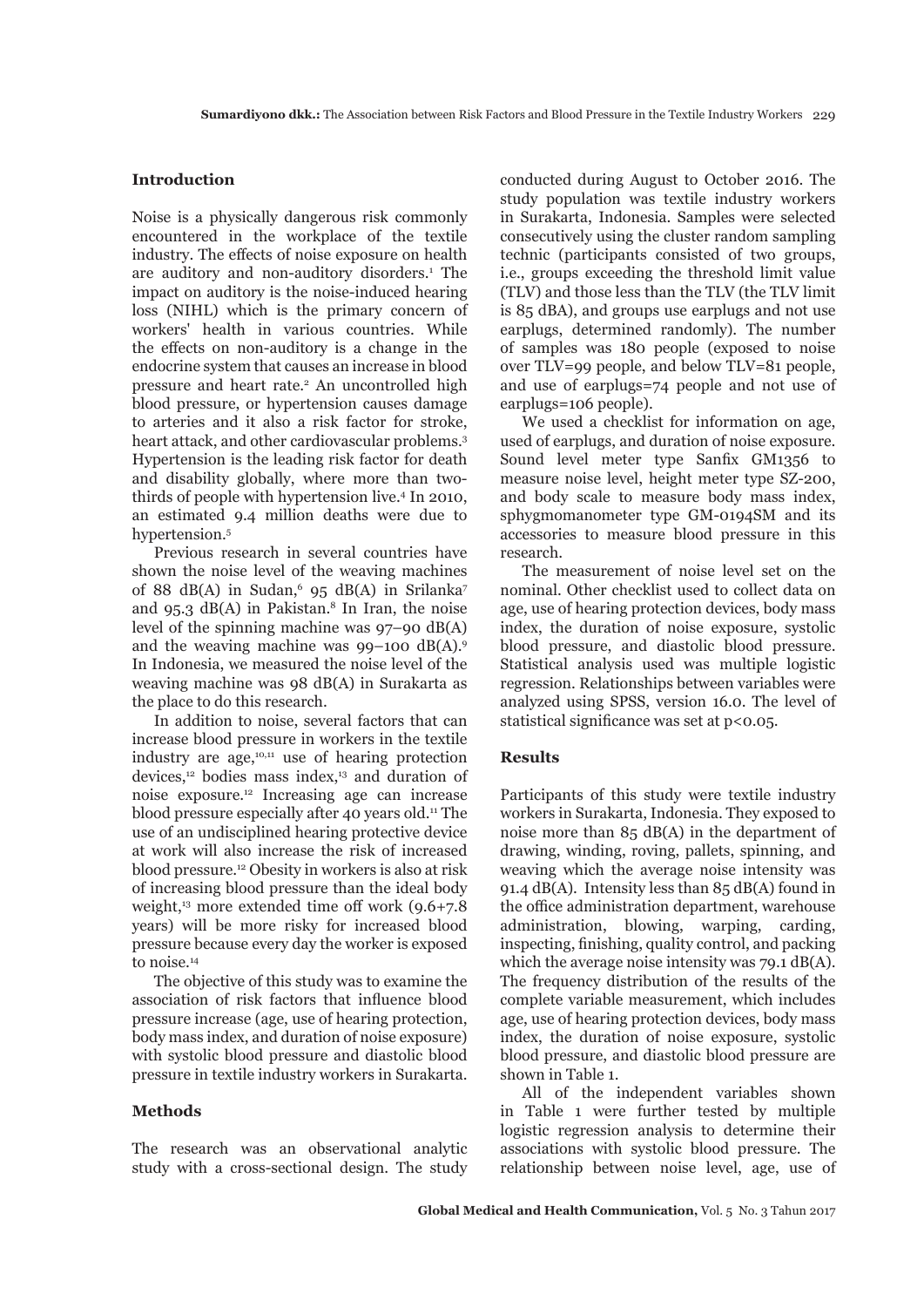230 **Sumardiyono dkk.:** The Association between Risk Factors and Blood Pressure in the Textile Industry Workers

| Characteristics                    | <b>Total (Person)</b> | Persentage (%) |
|------------------------------------|-----------------------|----------------|
| Noise level (dBA)                  |                       |                |
| $\leq TLV$                         | 81                    | 45.0           |
| >TLV                               | 99                    | 55.0           |
| Age (years old)                    |                       |                |
| $\leq 40$                          | 107                   | 59.4           |
| $>40$                              | 73                    | 40.6           |
| Use of earplugs                    |                       |                |
| Using                              | 74                    | 41.1           |
| Not using                          | 106                   | 58.9           |
| Body mass index $(kg/m2)$          |                       |                |
| Ideal                              | 104                   | 57.8           |
| Overweight                         | 76                    | 42.2           |
| Duration of noise exposure (years) |                       |                |
| $\leq 10$                          | 79                    | 43.9           |
| $>10$                              | 101                   | 56.1           |
| Systolic blood pressure (mmHg)     |                       |                |
| $\leq 120$                         | 120                   | 66.7           |
| >120                               | 60                    | 33.3           |
| Diastolic blood pressure (mmHg)    |                       |                |
| $≤80$                              | 126                   | 70.0           |
| >80                                | 54                    | 30.0           |

**Table 1 Frequency Distribution of Variables (n=180)**

# **Table 2 Results of the Multiple Logistic Regression between Noise Level, Age, Use of Earplugs, Body Mass Index, Duration of Noise Exposure and Systolic Blood Pressure**

|                               | <b>Systolic Blood Pressure</b> |                   |                         |           |              |                  |
|-------------------------------|--------------------------------|-------------------|-------------------------|-----------|--------------|------------------|
| <b>Workers Characteristic</b> | $\leq$ 120<br>$n(\%)$          | $>120$<br>$n(\%)$ | <b>Total</b><br>$n(\%)$ | <b>OR</b> | $\mathbf{p}$ | 95%CI            |
| Noise level (dBA)             |                                |                   |                         | 7.202     | $0.001*$     | 2.304-22.509     |
| $\leq TLV$                    | 61(75.3)                       | 20(24.7)          | 81(100)                 |           |              |                  |
| >TLV                          | 59(59.6)                       | 40(40.4)          | 99 (100)                |           |              |                  |
| Age (years old)               |                                |                   |                         | 4.390     | $0.001*$     | $1.801 - 10.701$ |
| $\leq 40$                     | 91(85.0)                       | 16(15.0)          | 107(100)                |           |              |                  |
| >40                           | 29(39.7)                       | 44(60.3)          | 73 (100)                |           |              |                  |
| Use of earplugs               |                                |                   |                         | 12.675    | $0.000*$     | $3.932 - 40.845$ |
| Using                         | 57(77.0)                       | 17(23.0)          | 74 (100)                |           |              |                  |
| Not using                     | 63(59.4)                       | 43(40.6)          | 106(100)                |           |              |                  |
| Body mass index $(kg/m2)$     |                                |                   |                         | 5.262     | $0.000*$     | $2.196 - 12.606$ |
| Ideal                         | 86 (82.7)                      | 18(17.3)          | 104(100)                |           |              |                  |
| Overweight                    | 34(44.7)                       | 42(55.3)          | 76 (100)                |           |              |                  |
| Duration of noise exposure    |                                |                   |                         | 3.538     | $0.016*$     | $1.266 - 9.834$  |
| (years)                       |                                |                   |                         |           |              |                  |
| $\leq 10$                     | 69 (87.3)                      | 10(12.7)          | 79 (100)                |           |              |                  |
| >10                           | 51(50.5)                       | 50(49.5)          | 101(100)                |           |              |                  |

Note: \*significant at 0.05

**Global Medical and Health Communication,** Vol. 5 No. 3 Tahun 2017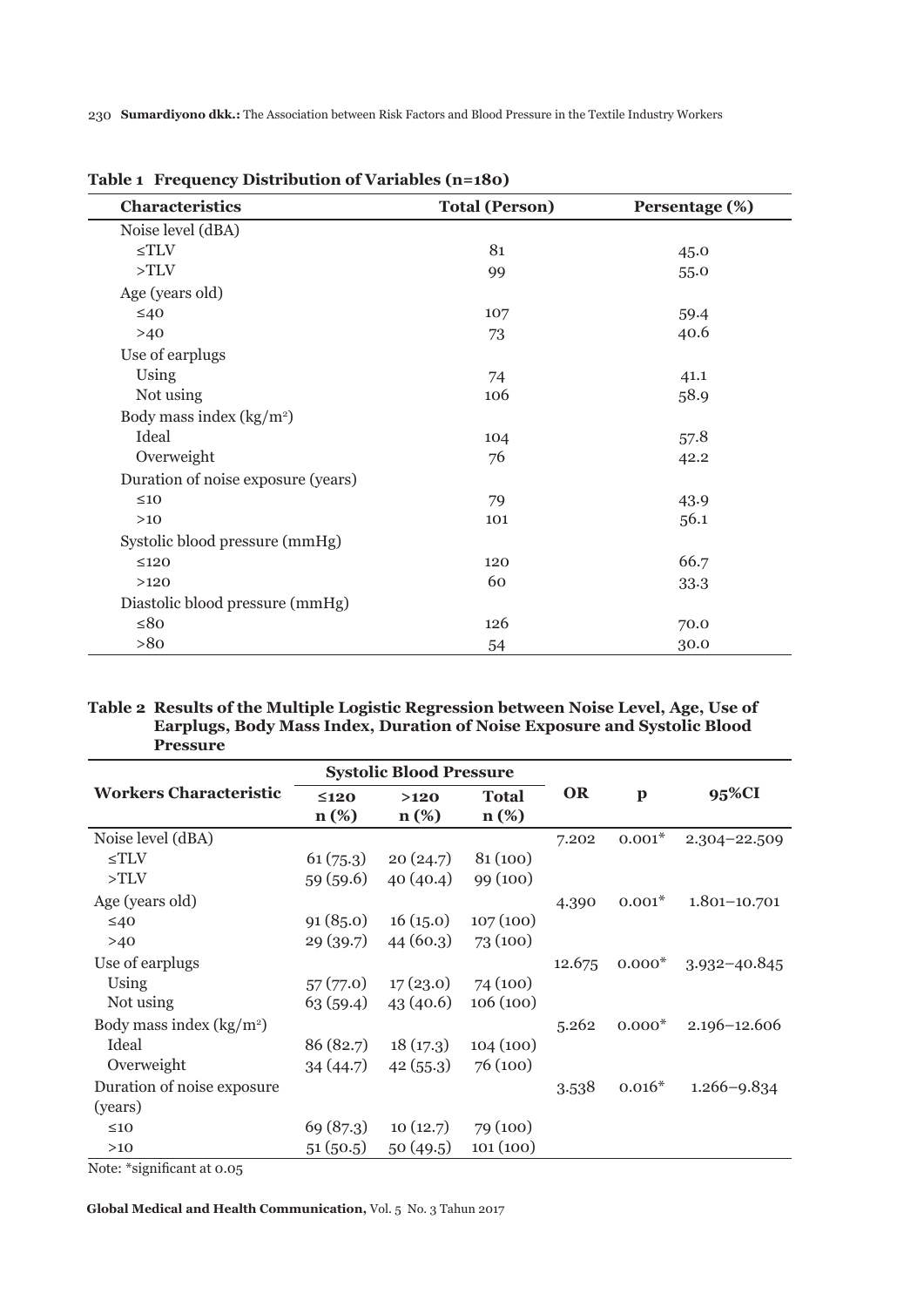| <b>Pressure</b>                       |                                 |                |                         |           |              |                  |
|---------------------------------------|---------------------------------|----------------|-------------------------|-----------|--------------|------------------|
|                                       | <b>Diastolic Blood Pressure</b> |                |                         |           |              |                  |
| <b>Workers Characteristic</b>         | $\leq 80$<br>$n(\%)$            | >80<br>$n(\%)$ | <b>Total</b><br>$n(\%)$ | <b>OR</b> | $\mathbf{p}$ | 95%CI            |
| Noise level (dBA)                     |                                 |                |                         | 6.105     | $0.001*$     | $2.043 - 18.241$ |
| $\leq TLV$                            | 65(80.2)                        | 16(19.8)       | 81(100)                 |           |              |                  |
| >TLV                                  | 61(61.6)                        | 38(38.4)       | 99 (100)                |           |              |                  |
| Age (years old)                       |                                 |                |                         | 6.606     | $0.000*$     | $2.630 - 16.591$ |
| $\leq 40$                             | 96(89.7)                        | 11(10.3)       | 107(100)                |           |              |                  |
| >40                                   | 30(41.1)                        | 43(58.9)       | 73(100)                 |           |              |                  |
| Use of earplugs                       |                                 |                |                         | 12.675    | $0.000*$     | $3.932 - 40.845$ |
| Using                                 | 57(77.0)                        | 17(23.0)       | 74 (100)                |           |              |                  |
| Not using                             | 69(65.1)                        | 37(34.9)       | 106(100)                |           |              |                  |
| Body mass index $(kg/m2)$             |                                 |                |                         | 4.417     | $0.001*$     | $1.813 - 10.765$ |
| Ideal                                 | 88 (84.6)                       | 16(15.4)       | 104(100)                |           |              |                  |
| Overweight                            | 38(50.0)                        | 38(50.0)       | 76(100)                 |           |              |                  |
| Duration of noise exposure<br>(years) |                                 |                |                         | 3.123     | $0.040*$     | $1.055 - 9.243$  |
| $\leq 10$                             | 71(89.9)                        | 8(10.1)        | 79 (100)                |           |              |                  |

46 (45.5)

101 (100)

# **Table 3 Results of the Multiple Logistic Regression between Noise Level, Age, Use of Earplugs, Body Mass Index, Duration of Noise Exposure and Diastolic Blood**

Note: \*significant at 0.05

 $>10$ 

hearing protection devices, body mass index, and duration of noise exposure with systolic blood pressure all showed significant results  $(p<0.05)$ . The full results are shown in Table 2.

55 (54.5)

All of the independent variables shown in Table 1 were further tested with multiple logistic regression analysis to determine their associations with diastolic blood pressure. The relationship between noise level, age, use of hearing protection devices, body mass index, and duration of noise exposure with diastolic blood

pressure all showed significant results  $(p<0.05)$ . The full results are shown in Table 3.

Predictor variables (noise level, age, use of earplugs, body mass index, and duration of noise exposure) contribute to systolic blood pressure amounted to 53.3%. Similarly, the predictor variables (noise level, age, use of earplugs, body mass index, and duration of noise exposure) contribute to diastolic blood pressure was 53.2%. The complete result of the contribution of predictor variables to systolic and diastolic blood

|  |  | Table 4 Contribution of Predictor Variables to Systolic and Diastolic Blood Pressure |
|--|--|--------------------------------------------------------------------------------------|
|--|--|--------------------------------------------------------------------------------------|

| <b>Predictors</b>          | <b>Predicted</b>         | Adjusted $\mathbb{R}^2$ | %    |
|----------------------------|--------------------------|-------------------------|------|
| Noise level                | Systolic blood pressure  | 0.533                   | 53.3 |
| Age                        |                          |                         |      |
| Use of earplugs            |                          |                         |      |
| Body mass index            |                          |                         |      |
| Duration of noise exposure |                          |                         |      |
| Noise level                | Diastolic blood pressure | 0.532                   | 53.2 |
| Age                        |                          |                         |      |
| Use of earplugs            |                          |                         |      |
| Body mass index            |                          |                         |      |
| Duration of noise exposure |                          |                         |      |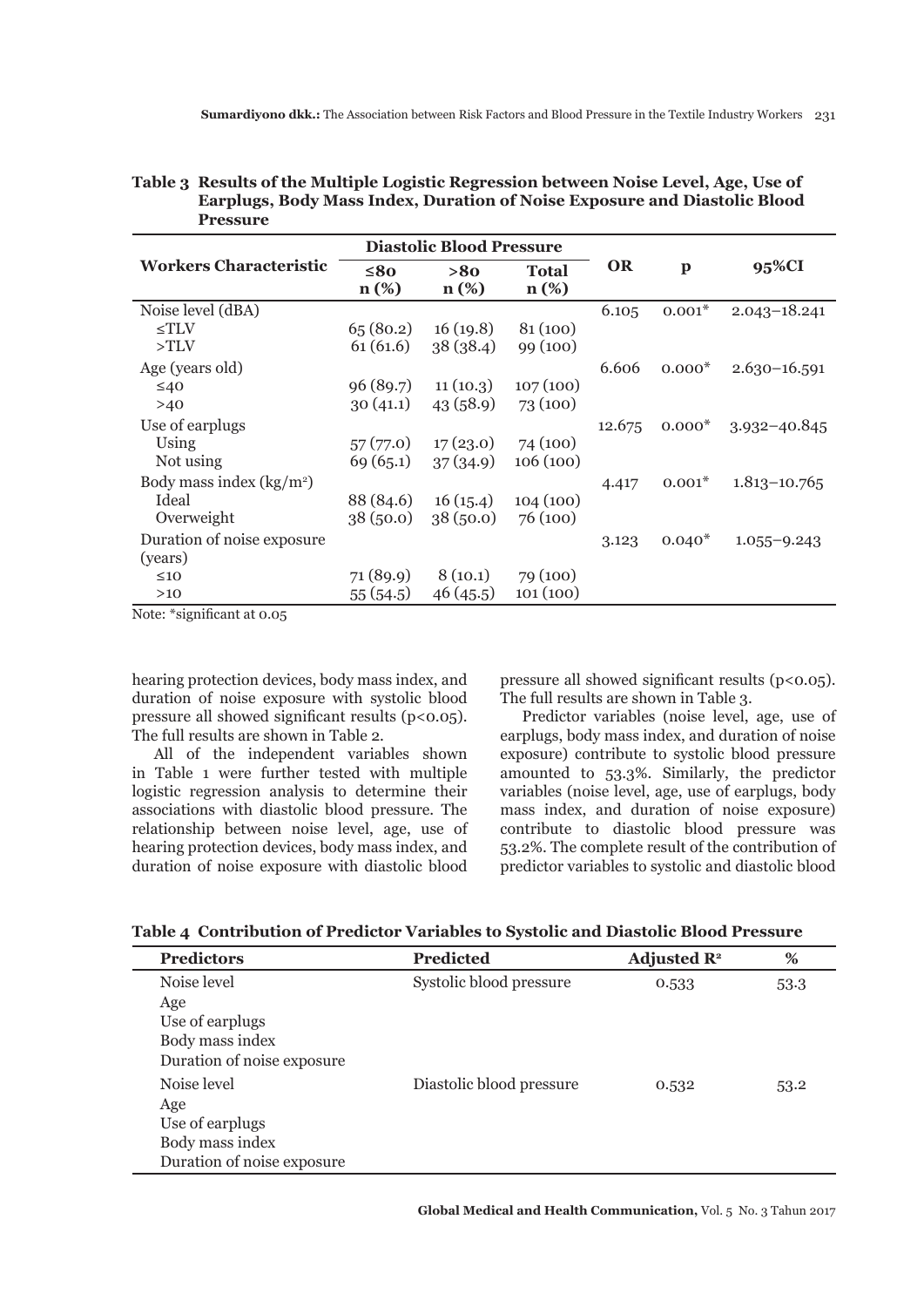pressure was shown in Table 4.

# **Discussion**

Based on the results of this study, the highest risk factor for increased blood pressure is workers who don't use earplugs continuously. In this study, the prevalence of workers exposed to noise exceeding TLV with high blood pressure was 40.4% and exposure to noise below TLV 24.7%. The prevalence of high blood pressure in workers who used earplugs continuously was 23.0% lower than the prevalence of high blood pressure in workers who did not use earplugs which is 40.6%. Based on the results of this study the use of earplugs may lower the risk of increased blood pressure in workers. The results of this study similar to previous research by Saryawati<sup>15</sup> in Semarang, which showed the prevalence of workers exposed to noisy textile industry was 85.7% and exposed to noise below TLV 21.9%. The prevalence of high blood pressure in workers using earplugs was 38.9% lower than the prevalence of high blood pressure in workers who didn't use earplugs which is 42.9%.

Noise is an environmental stressor; if the intensity exceeds the threshold limit value, it can lead to stress. The primary neural response to stress is the activation of the sympathetic nervous system. The hypothalamus helps to prepare the body to fight the stress stimulation. Blood containing angiotensinogen produced in the liver, by the hormone renin (produced by the kidney) converted to angiotensin I; By ACE (angiotensin I-converting enzyme) contained in the lungs, angiotensin I converted to angiotensin II. Angiotensin II increases the secretion of antidiuretic hormone (ADH) and thirst. ADH is produced in the hypothalamus (pituitary gland) and works on the kidneys to regulate osmolality and urine volume. By increasing ADH, very little urine is excreted out of the body (antidiuretic), that it becomes concentrated and high in osmolality. By diluting, the extracellular fluid volume increased by drawing fluid from the intracellular portion, and as a result, blood volume increases, which in turn increases blood pressure.16 The use of earplugs will protect the intensity of noise received by auditory function up to 33 dBA, that the level of stress due to noise be reduced.<sup>17</sup>

Obesity associated with hypertension.<sup>18</sup> People who are obese, their heart works harder in pumping blood. The blood vessels of fat people squeezed in the fatty skin that leads to an increase in blood pressure.19

The incidence of hypertension increases with age.20 As age increases, there will be a decrease in elasticity in the blood vessels so blood pressure will automatically rise. Both systolic blood pressure and diastolic blood pressure increase with age. Systolic blood pressure progressively increases until age 70–80 years, whereas diastolic blood pressure rises until age 50–60 years and then tends to persist or slightly decreases. The combination of these changes is likely to reflect the recognition of blood vessels' and reduced arterial compliance. This results in an increase in blood pressure according to age. $21$ 

The results of this study indicate that all risk factors studied were associated with increased systolic and diastolic blood pressure. The four most significant independent variables that influence the increase in systolic blood pressure sequentially were: 1) use of earplugs, 2) noise level (Leq), 3) body mass index, and 4) age, respectively. While the four largest independent variables that influence the increase in diastolic blood pressure sequentially were: 1) use of earplugs, 2) age, 3) noise level (Leq), and 4) body mass index. The similarity is that indiscipline in hearing impairment is a major cause of increased systolic blood pressure and diastolic blood pressure, and duration of noise exposure is the least independent variable of the increase in systolic blood pressure and diastolic blood pressure.

The results of this study are similar with the research of Lee et al.<sup>22</sup> Stating that there was a significant relationship between chronic noise exposure and increased systolic blood pressure at a metal manufacturing company in Busan, Korea. Similarly, according to research by Zamanian et al.23 which examined the effect of steel industry noise exposure with the intensity of 85, 95, and 105 dBA for 5 minutes to blood pressure and heart rate in 50 industrial workers in Iran. The results showed that with 5 min exposure there was an increase in blood pressure however it was statistically insignificant.<sup>23</sup> Kalantary et al.<sup>12</sup> stated that significant differences in blood pressure (systolic and diastolic) between the unexposed groups (exposure to 53 dBA noise) and exposed group (exposed to noise 85–108 dBA occurred. The results of this study are also in line with the research of Chen et al.<sup>24</sup> which stated exposure to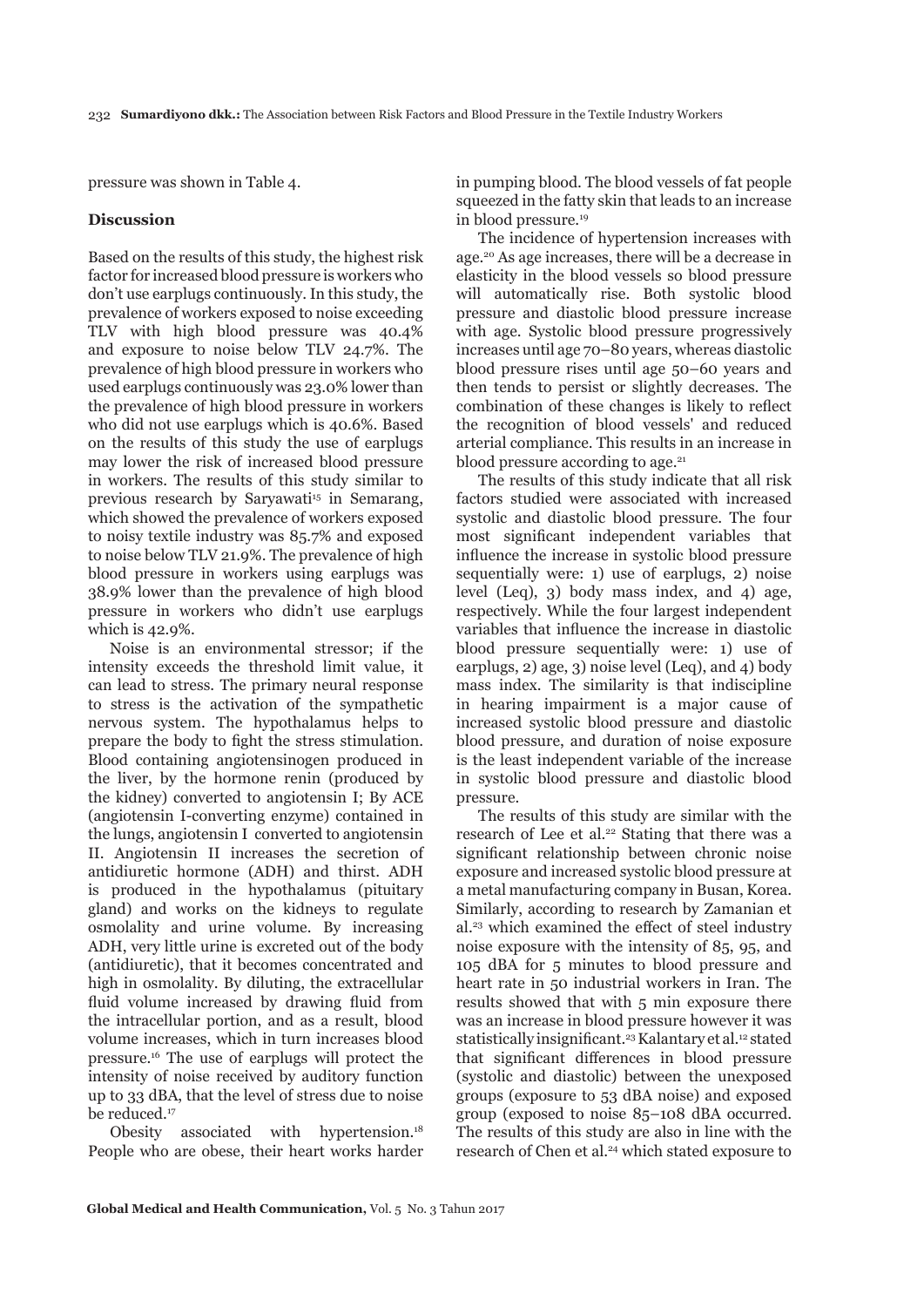the noise intensity of 87.5 dB (A), the duration of noise exposure of 4.21 years and a CNE of 92.28% increased systolic and diastolic blood pressure of labors.

The noncompliance of using earplugs when working is the main factor for increasing of blood pressure. This result differs from that of Chen et al.24 that states there was no significant difference in the prevalence of hypertension among subjects using earplugs and those not using earplugs, and between continuous and non-continuous noise categories (p>0.05). The use of disciplined earplugs on workers can statistically decrease the level of exposure to noise received.<sup>25</sup> By using earplugs for two weeks, the average systolic blood pressure dropped 5.70 mmHg (p=0.004), and the mean of diastolic blood pressure fell 2.13 mmHg (p=0.05). Thus, recommending workers to use hearing protection equipment in noisy working environments, in addition to reducing the effect of noise on the hearing system, can also reduce the impact of noise on the cardiovascular system.<sup>26</sup> In addition to earplugs, the use of personal protective equipment can protect the negative impacts of working environment hazards. Ramdan et al.<sup>27</sup> stated that personal protective equipment (PPE) significantly associated with photokeratoconjunctivitis symptoms (p=0.004) and Respati et al.28 concluded that the use of face-masks is related to the knowledge about byssinosis (p=0.001).

The significant association between age and blood pressure from the results of this study is in line with previous research which states that one of 1,729 peoples of petrochemical and gas refinery workers in Rio de Janeiro, Brazil.<sup>29</sup> Similarly, with an opinion that suggests getting older, the higher the likelihood of developing high blood pressure. As we age, blood pressure increases gradually as the elasticity of the vessels diminishes.30 The age and family history are uncontrollable risk factors for high blood pressure.31 The risk of high blood pressure increases with age, middle age, or around the age of 45 years.<sup>21</sup> Increased blood pressure with age is mainly due to structural changes in the arteries and especially with large arterial stiffness. Various studies indicated that increased blood pressure associated with an increased risk of cardiovascular diseases.<sup>21</sup> The likelihood of hypertension rises steadily with age in three different populations (Ethiopia, Vietnam, and Indonesia). The age group of 45–54 and 55–64 years has a much higher chance of hypertension

than the voungest age group of  $25-34$  years.<sup>32</sup> The description suggests that increasing age associated with increased blood pressure, and an increase will be seen after a person is over 45 years of age.

The relationship between body mass index with systolic and diastolic blood pressure was statistically significant; this suggests that obesity and high blood pressure are highly correlated even in old age. Reducing the rate of hypertension by weight change is possible.33 Body mass index is directly related to the systolic and diastolic blood pressure levels significantly. The prevalence of hypertension (≥140/90 mmHg) was higher in men compared with women significantly, and subjects who were obese and overweight compared with subjects with healthy weight differed significantly.<sup>34</sup>

The results of this study indicate that duration of noise exposure significantly correlated with systolic blood pressure and diastolic blood pressure. The results of this study are in line with the research Wang et al.<sup>35</sup> which states that blood pressure was significantly increased with working years growing in noisy group. Only in noisy group, ECG among workers worked 10-year were significantly higher than those who worked 0-year and workers who worked more than 15 years increased, which indicating that prolonged exposure to noise is a risk factor for high blood pressure. The National Institute for Occupational Safety and Health (NIOSH) specifies a maximum allowable daily noise dose, expressed in percentages, a person continuously exposed to 85 dB(A) over an 8-hour work shift will reach 100% of their daily noise dose, if the exposure level increases to 88 dB(A), workers should only be exposed for four hours. Alternatively, for every 3-dB decrease in noise level, the allowable exposure time is doubled.36

Recommendations for the prevention of hypertension in workers are noise control, rotation of workers aged over 40 years working in non-noisy departments, disciplined workers using earplugs, maintaining a healthy diet, and workers who work more than ten years rotated to departments that not noisy.

# **Conclusion**

Based on the evidence above it can be concluded that the risk factors of increased blood pressure in textile industry workers are the noise level,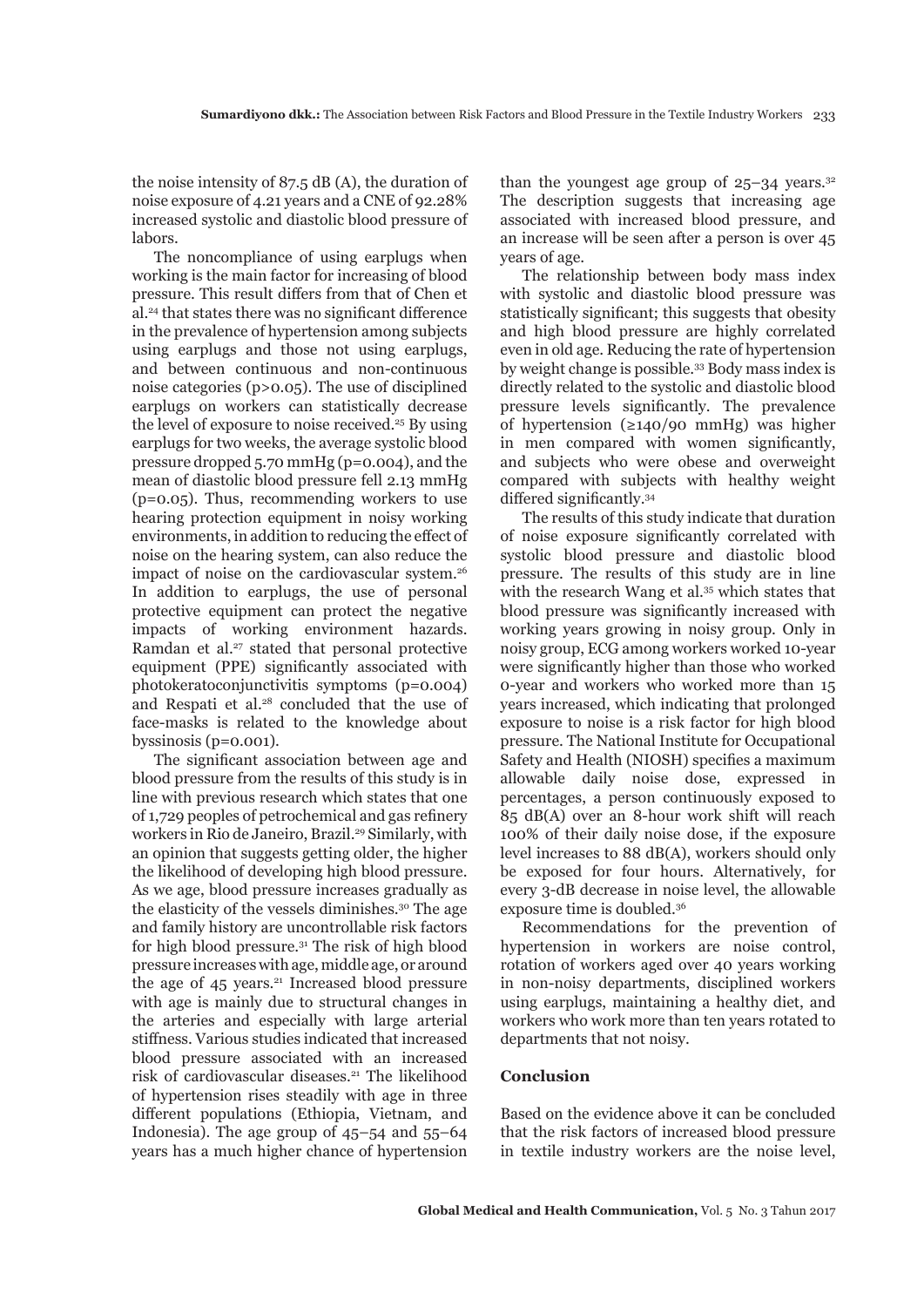234 **Sumardiyono dkk.:** The Association between Risk Factors and Blood Pressure in the Textile Industry Workers

use of earplugs, age, and body mass index, and duration of noise exposure.

## **Conflict of Interest**

The authors declare no conflict of interests.

## **References**

- 1. Basner M, Babisch W, Davis A, Brink M, Clark C, Janssen S, et al. Auditory and nonauditory effects of noise on health. Lancet. 2014;383(9925):1325–32.
- 2. Selander J, Nilsson ME, Bluhm G, Rosenlund M, Lindqvist M, Nise G, et al. Long-term exposure to road traffic noise and myocardial infarction. Epidemiology. 2009;20(2):272–  $\Omega$ .
- 3. Kim S, The Healthline Editorial Team. High blood pressure symptoms. February 5, 2016 [cited 2017 April 3]. Available at: http:// www.healthline.com/health/high-bloodpressure-hypertension-symptoms.
- 4. Lim SS, Vos T, Flaxman AD, Danaei G, Shibuya K, Adair-Rohani H, Amann M, et al. A comparative risk assessment of burden of disease and injury attributable to 67 risk factors and risk factor clusters in 21 regions, 1990–2010: a systematic analysis for the Global Burden of Disease Study 2010. Lancet. 2012;380(9859):2224–60.
- 5. Campbell NRC, Lackland DT, Niebylski ML, World Hypertension League Committee; International Society of Hypertension Executive Committee. High blood pressure: why prevention and control are urgent and important: a 2014 fact sheet from the World Hypertension League and the International Society of Hypertension. J Clin Hypertens (Greenwich). 2014;16(8):551–3.
- 6. Ahmed AA, Awadalkarim MA. Noise exposure in two textile plants in Sudan. Eur Sci J. 2015;11(5):188–95.
- 7. Jayawardana TSS, Perera MYA, Wijesena GHD. Analysis and control of noise in a textile factory. Int J Sci Res Publ. 2014;4(12):1–7.
- 8. Ashraf HD, Younus MA, Kumar P, Siddiqui MT, Ali SS, Siddiqui MI. Frequency of hearing loss among textile industry workers of weaving unit in Karachi, Pakistan. J Pak Med Assoc. 2009;59(8):575–9.
- 9. Roozbahani MM, Nassiri P, Shalkouhi PJ. Risk assessment of workers exposed to noise

pollution in a textile plant. Int J Environ Sci Tech. 2009;6(4):591–6.

- 10. Kishore J, Gupta N, Kohli C, Kumar N. Prevalence of hypertension and determination of its risk factors in rural Delhi. Int J Hypertens. 2016;2016:7962595.
- 11. Islam SM, Mainuddin A, Islam MS, Karim MA, Mou SZ, Arefin S, et al. Prevalence of risk factors for hypertension: a cross-sectional study in an urban area of Bangladesh. Glob Cardiol Sci Pract. 2015;2015(4):43.
- 12. Kalantary S, Dehghani A, Yekaninejad MS, Omidi L, Rahimzadeh M. The effects of occupational noise on blood pressure and heart rate of workers in an automotive parts industry. ARYA Atheroscler. 2015;11(4):215–  $Q_{\lambda}$
- 13. Malekzadeh MM, Etemadi A, Kamangar F, Khademi H, Golozar A, Islami F, et al. Prevalence, awareness and risk factors of hypertension in a large cohort of Iranian adult population. J Hypertens. 2013;31(7):1364– 71.
- 14. Santos J, Meira KC, Nascimento JOV, Da Costa ASSP, Dos Santos LT, Pierin AMG. Hypertension in nursing professionals working in oncology: prevalence and associated factors. J Hypertens. 2015;33(e-Suppl 1):e254.
- 15. Saryawati R. Faktor risiko kejadian hipertensi pada pekerja industri tekstil (thesis). Semarang: Universitas Diponegoro; 2008.
- 16. Hall JE. Guyton and Hall textbook of medical physiology. 13th edition. Philadelphia: Elsevier Inc.; 2016.
- 17. Mitchem D. Hearing protection fit-testing (thesis). Morgantown: West Virginia University; 2012.
- 18. Re RN. Obesity-related hypertension. Ochsner J. 2009;9(3):133–6.
- 19. Woolston C. Obesity and heart disease. Last updated: Jan 20, 2017 [cited 2017 April 3]. Available from: https://consumer.healthday. com/encyclopedia/heart-health-22/miscstroke-related-heart-news-360/obesity-andheart-disease-644588.html.
- 20. Stockslager L, Schaeffer L. Buku saku asuhan keperawatan geriatri. Edisi ke-2. Jakarta: EGC; 2007.
- 21. Pinto E. Blood pressure and ageing. Postgrad Med J. 2007;83(976):109-14.
- 22. Lee JH, Kang W, Yaang S, Choy N, Lee C. Cohort study for the effect of chronic noise